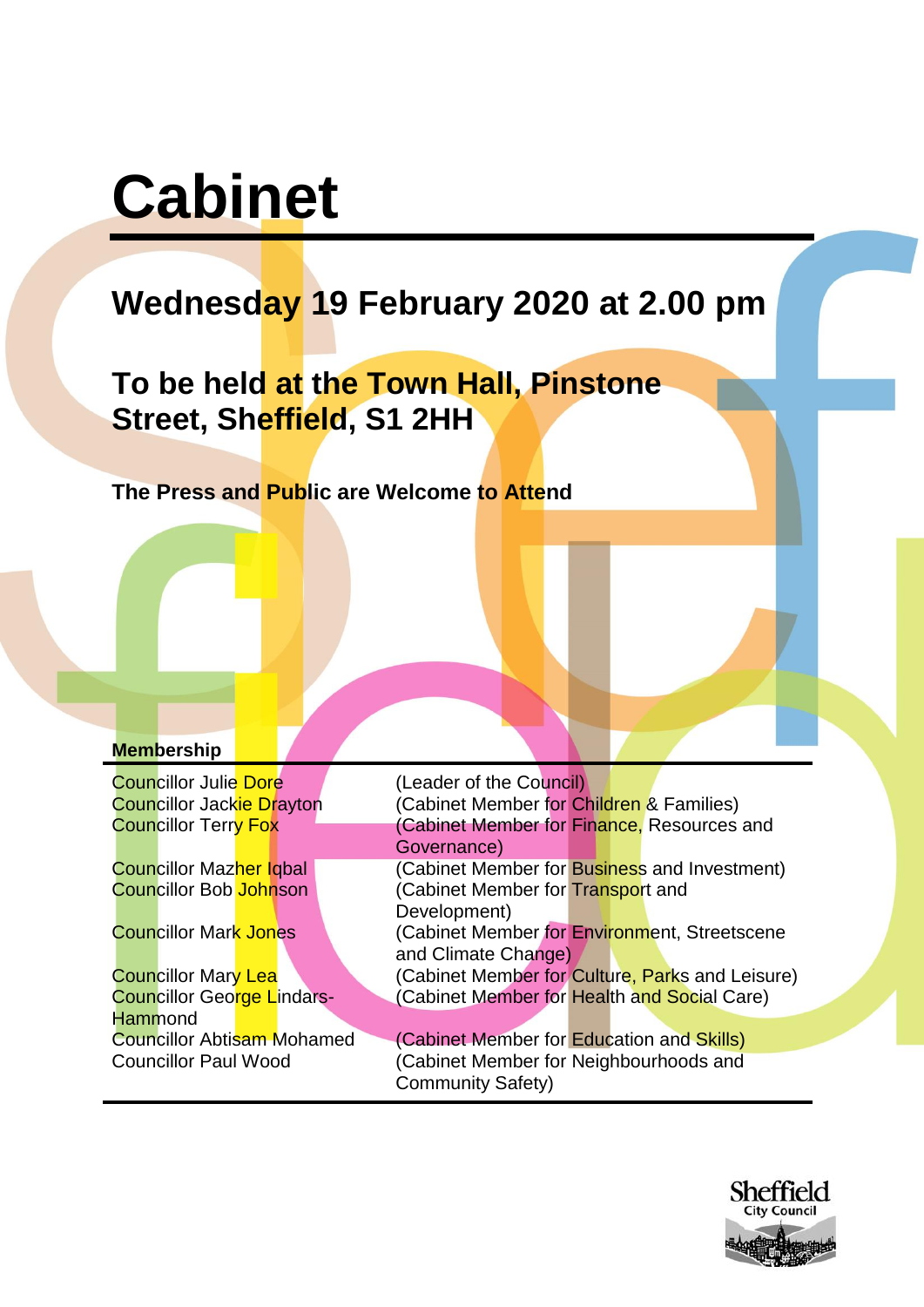# **PUBLIC ACCESS TO THE MEETING**

The Cabinet discusses and takes decisions on the most significant issues facing the City Council. These include issues about the direction of the Council, its policies and strategies, as well as city-wide decisions and those which affect more than one Council service. Meetings are chaired by the Leader of the Council, Councillor Julie Dore.

A copy of the agenda and reports is available on the Council's website at [www.sheffield.gov.uk.](http://www.sheffield.gov.uk/) You can also see the reports to be discussed at the meeting if you call at the First Point Reception, Town Hall, Pinstone Street entrance. The Reception is open between 9.00 am and 5.00 pm, Monday to Thursday and between 9.00 am and 4.45 pm. You may not be allowed to see some reports because they contain confidential information. These items are usually marked \* on the agenda.

Members of the public have the right to ask questions or submit petitions to Cabinet meetings and recording is allowed under the direction of the Chair. Please see the website or contact Democratic Services for further information regarding public questions and petitions and details of the Council's protocol on audio/visual recording and photography at council meetings.

Cabinet meetings are normally open to the public but sometimes the Cabinet may have to discuss an item in private. If this happens, you will be asked to leave. Any private items are normally left until last. If you would like to attend the meeting please report to the First Point Reception desk where you will be directed to the meeting room.

Cabinet decisions are effective six working days after the meeting has taken place, unless called-in for scrutiny by the relevant Scrutiny Committee or referred to the City Council meeting, in which case the matter is normally resolved within the monthly cycle of meetings.

If you require any further information please contact Paul Robinson on 0114 273 4029 or email [paul.robinson@sheffield.gov.uk.](mailto:paul.robinson@sheffield.gov.uk)

### **FACILITIES**

There are public toilets available, with wheelchair access, on the ground floor of the Town Hall. Induction loop facilities are available in meeting rooms.

Access for people with mobility difficulties can be obtained through the ramp on the side to the main Town Hall entrance.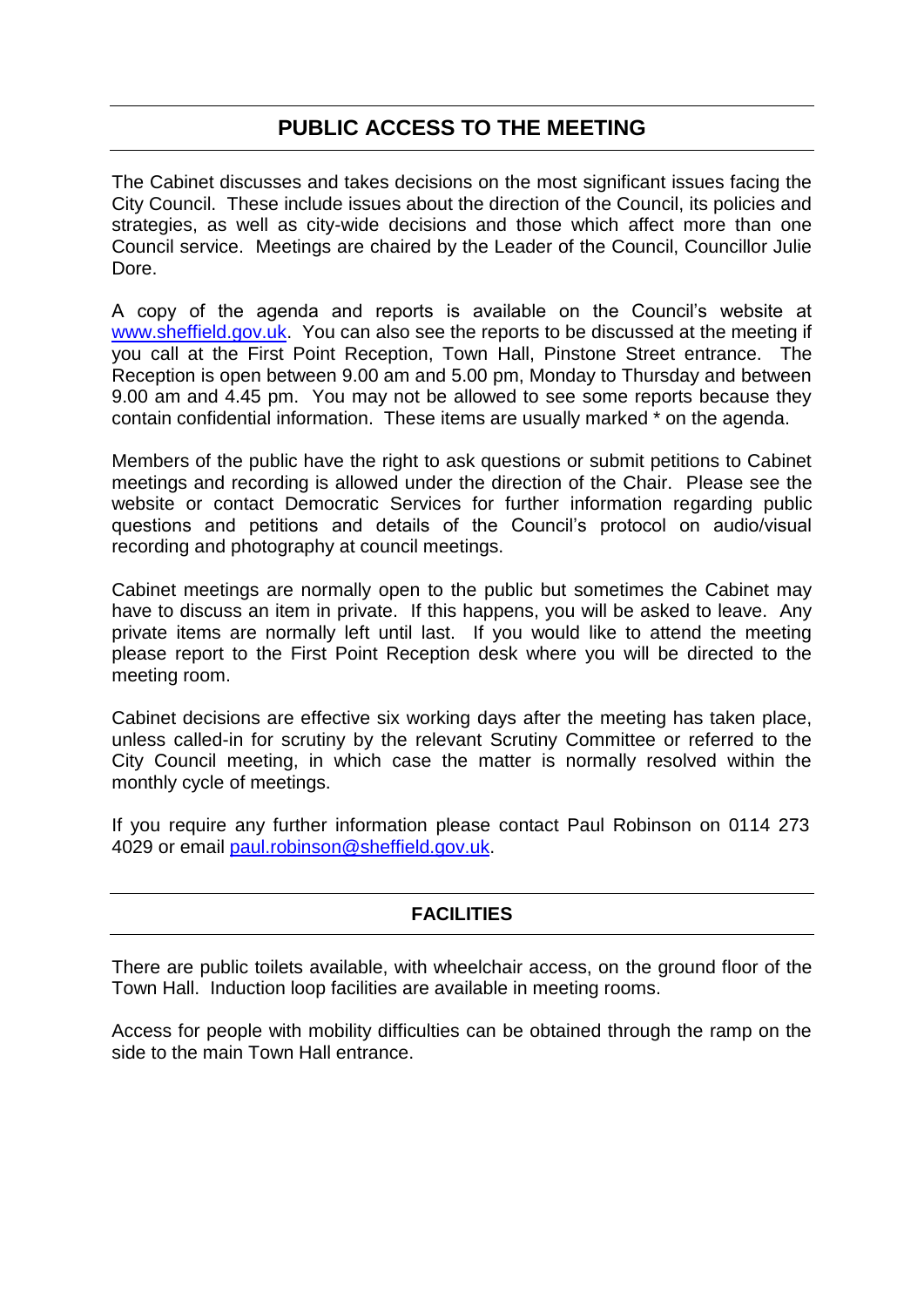## **CABINET AGENDA 19 FEBRUARY 2020**

#### **Order of Business**

| 1.  | <b>Welcome and Housekeeping Arrangements</b>                                                                                                                                         |                   |
|-----|--------------------------------------------------------------------------------------------------------------------------------------------------------------------------------------|-------------------|
| 2.  | <b>Apologies for Absence</b>                                                                                                                                                         |                   |
| 3.  | <b>Exclusion of Public and Press</b><br>To identify items where resolutions may be moved to<br>exclude the press and public.                                                         |                   |
| 4.  | <b>Declarations of Interest</b><br>Members to declare any interests they have in the business<br>to be considered at the meeting.                                                    | $(Pages 1 - 4)$   |
| 5.  | <b>Minutes of Previous Meeting</b><br>To approve the minutes of the meeting of the Cabinet held<br>on 15 <sup>th</sup> January 2020.                                                 | (Pages 5 - 18)    |
| 6.  | <b>Public Questions and Petitions</b><br>To receive any questions or petitions from members of the<br>public.                                                                        |                   |
| 7.  | <b>Items Called-In For Scrutiny</b><br>The Director of Legal and Governance will inform the<br>Cabinet of any items called in for scrutiny since the last<br>meeting of the Cabinet. |                   |
| 8.  | <b>Sheffield Inclusion Strategy 2020-2025</b><br>Report of the Executive Director, People Services.                                                                                  | (Pages 19 - 64)   |
| 9.  | People Keeping Well - Next Steps (2020-2023)<br>Report of the Executive Director, People Services.                                                                                   | (Pages 65 - 86)   |
| 10. | <b>Discretionary Support For Inward Investment</b><br>Report of the Executive Director, Place.                                                                                       | (Pages 87 - 98)   |
| 11. | Proposal for Alternative Governance Arrangements for<br><b>Sheffield City Council</b><br>Report of the Executive Director, Resources.                                                | (Pages 99 - 122)  |
| 12. | <b>Revenue Budget and Capital Programme 2020/21</b><br>Report of the Executive Director, Resources.                                                                                  | (Pages 123 - 418) |
| 13. | Revenue Budget and Capital Programme Monitoring<br>2019/20 - As at 31/12/2019<br>Report of the Executive Director, Resources.                                                        | (Pages 419 - 436) |